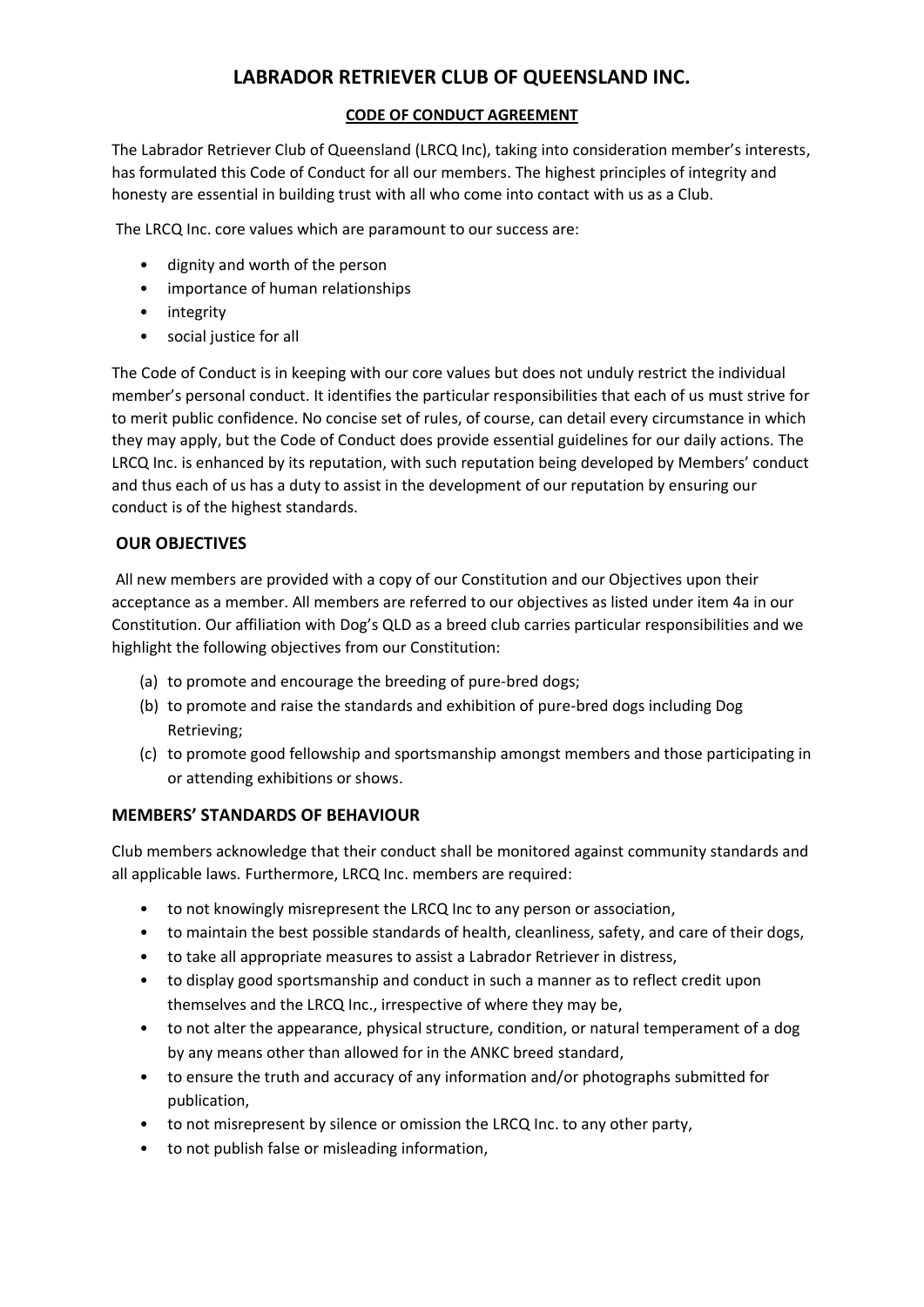• to not engage in any behaviour which is contrary to the standards accepted by the community eg. assault, intimidation, bullying, unsportsmanlike conduct, harassment etc.

#### **RESPONSIBILITY FOR BEHAVIOUR**

Members must take responsibility for their own behaviour and should stop and think about the consequences of their actions (in words or deeds). Members should avoid any behaviour which may offend.

## **THE GENERAL CODE OF CONDUCT**

- Members must disclose any conflict of interest or potential conflict of interest,
- Members are expected to act with respect towards and consideration for all other members as well as with any people with whom they deal,
- Members have an overriding responsibility to all other members, and they must display the highest standards of personal behaviour at all times,
- Members should use every opportunity to promote the LRCQ Inc. at all times.

#### **ACTIONS TO BE TAKEN WHEN CONFRONTED BY INAPPROPRIATE BEHAVIOUR**

If an LRCQ Inc member considers that they have been the subject of inappropriate behaviour from another Club member:

- they should not ignore that behaviour in the hope that it will cease,
- they should tell the other person to stop such inappropriate behaviour in clear calm language,
- remember that silence may only reinforce the inappropriate behaviour; and,
- if the inappropriate behaviour continues then members should consider taking the action outlined below.

#### **OUR COMMITMENT**

The LRCQ Inc. is committed to providing an environment at exhibitions, trials, meetings and all other sanctioned events which is safe for all members. All members should be able to enjoy their sport in an environment free of inappropriate behaviour including bullying, intimidation and harassment or any other form of offensive behaviour. Providing a complaint is not vexatious and is made with proper intent without ulterior motives, members will not be disadvantaged by having made the complaint.

#### **OUR COMPLAINT PROCEDURES**

- All complaints must be in writing and contain complete details of the incident including witness statements with their names, addresses and telephone numbers, description of the incident(s), behaviour in question, the date and time of the incident(s), signed and dated along with a statement that the contents are true and correct to the best of the complainant's knowledge and belief.
- The complaint must be lodged as soon as possible to the time and date of the incident with the President or Secretary of the LRCQ Inc.
- The complaint will first be the subject of a formal discussion with the parties involved (including witnesses if required) at which the President or Secretary will act as Chair and an oral direction will be provided.